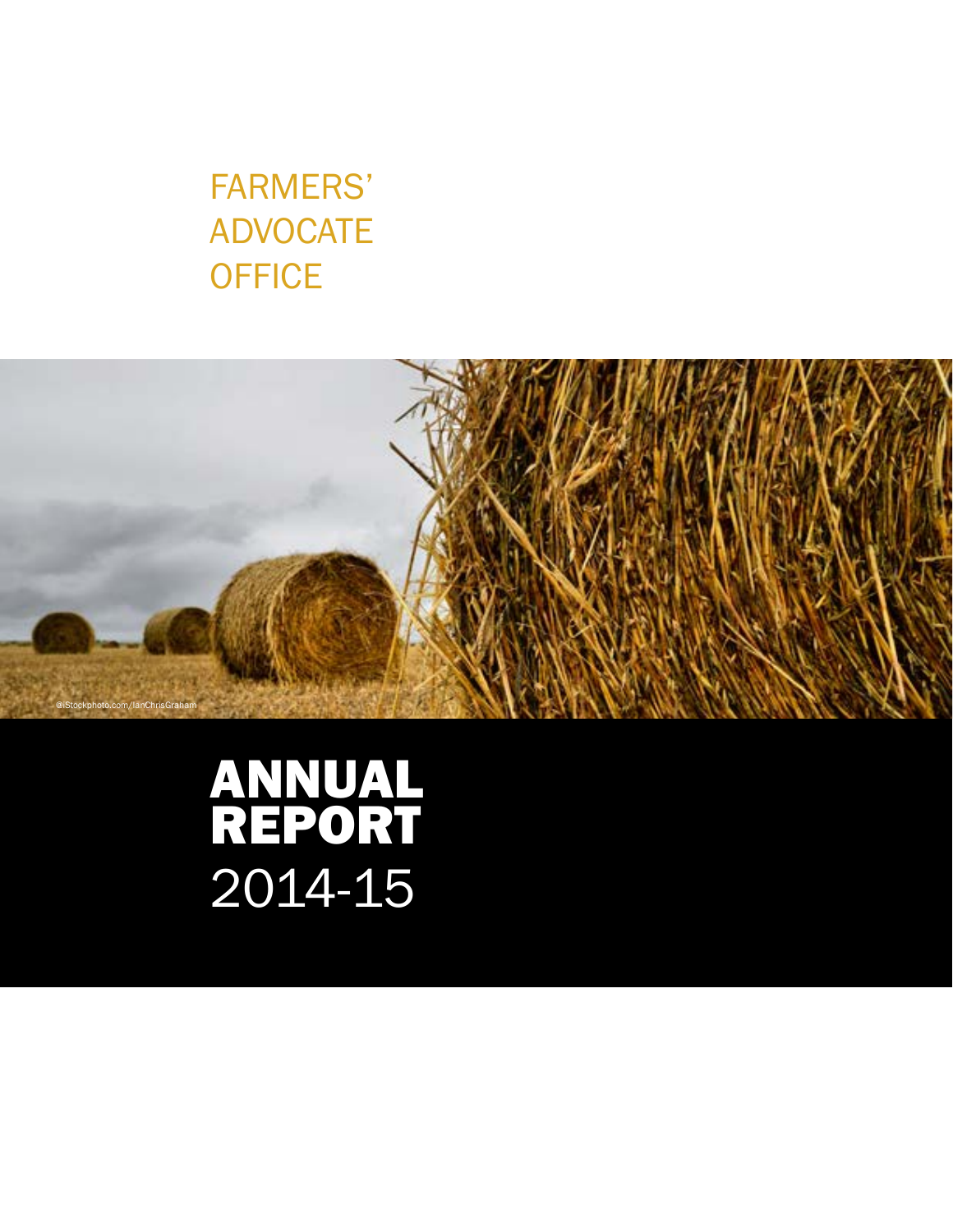# Contents..

#### Message from the Farmers' Advocate of Alberta [1]

Mission & Vision [2 & 3]

Surface Rights, Land & Energy [4]

Rural Disputes [5]

Fair Process [6 & 7]

Farm Implement & Dealerships Act [8 & 9]

Communications [10]

Farm Implement Compensation Fund {Appendix]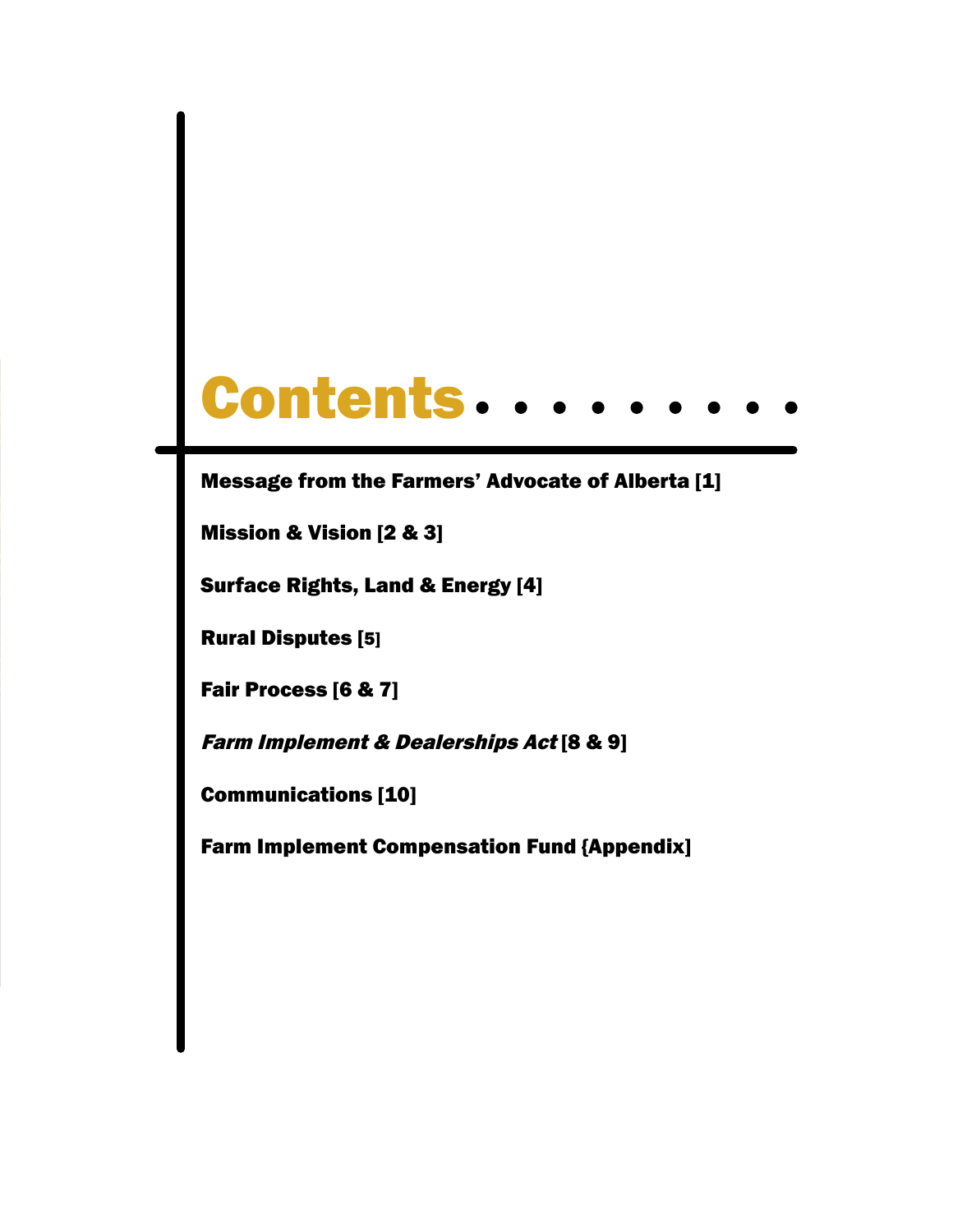# Message from the Farmers' Advocate of Alberta

### The Honourable Minister Carlier,

On behalf of the Farmers' Advocate Office (FAO), I am pleased to present our 41<sup>st</sup> Annual Report.

The FAO has a proud history in our province. For over 40 years, we have been a resource and a voice for rural Albertans.

Over the years, our roles have changed and grown, but our dedication to the needs and concerns of rural Albertans has remained consistent.

The FAO plays an important role in meeting the Ministry goal of maintaining a "vibrant, resilient, and sustainable rural Alberta."

This report provides a summary of our activities from April 1, 2014 to March 31, 2015.

As in the past, financial statements from the Farm Implement Compensation fund are enclosed as required by legislation.

### Peter J. Dobbie, Q.C.

Farmers' Advocate of Alberta

December 2015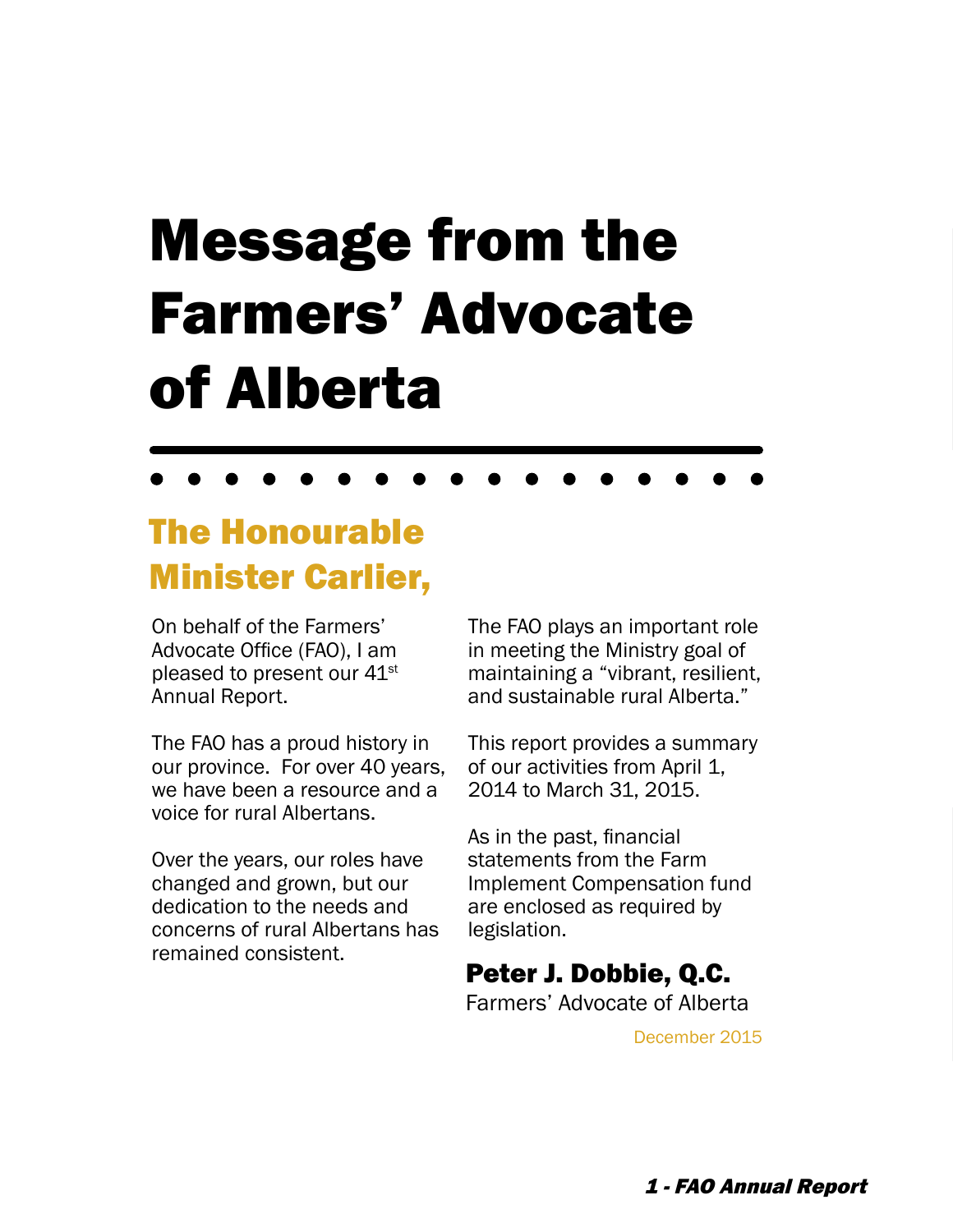# Mission

o create value for rural Albertans and our stakeholders by:

- empowering rural Albertans through awareness on key issues;
- providing objective, unbiased ideas and advice for resolving disputes;
- representing the rural Alberta perspective on matters of concern; and
- facilitating interaction on strategic matters among stakeholders.

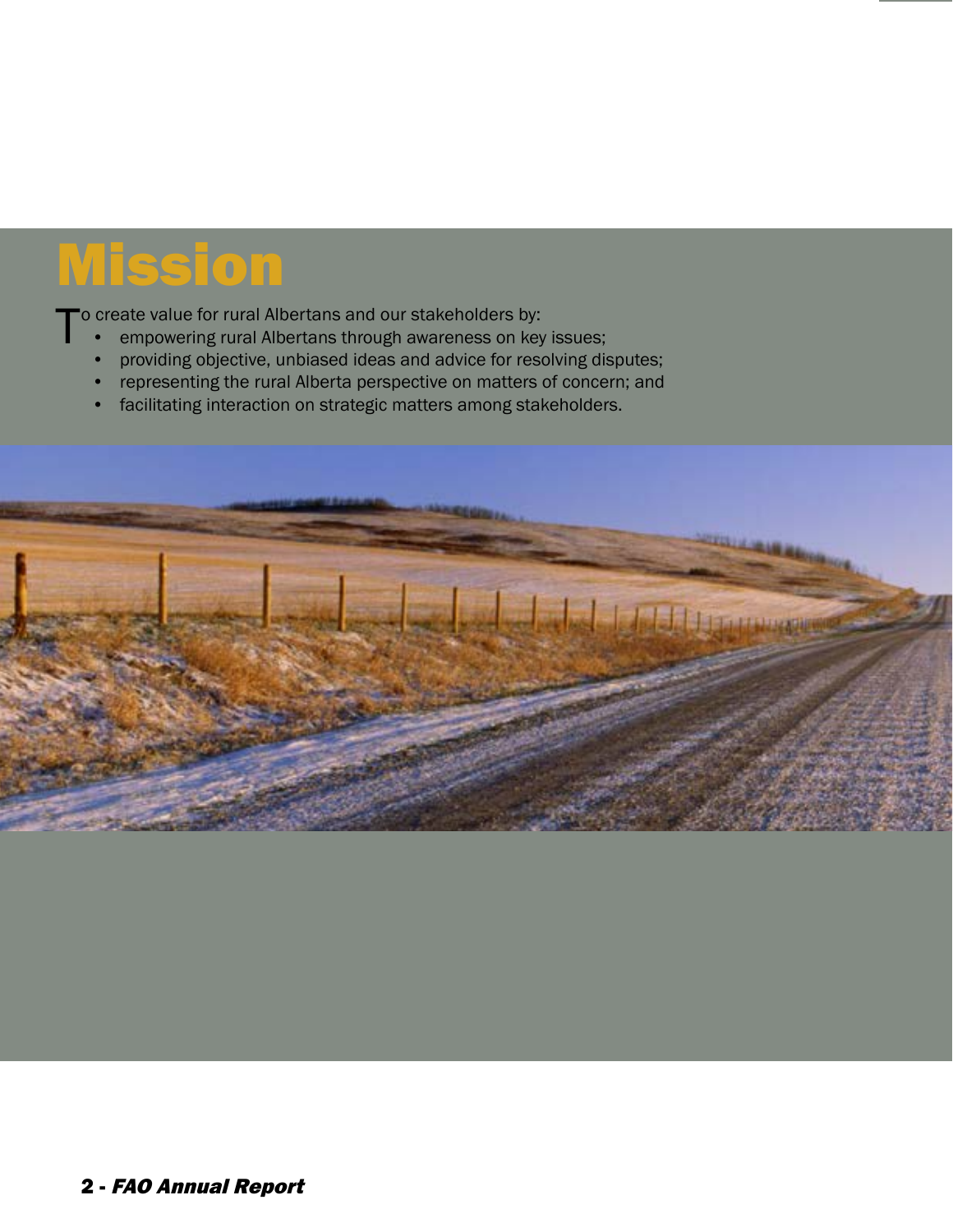

## Vision

To be a vital, issues-driven organization valued by stakeholders for our constructive<br>contributions, and respected for our impact on matters of concern to farmers and rural Albertans.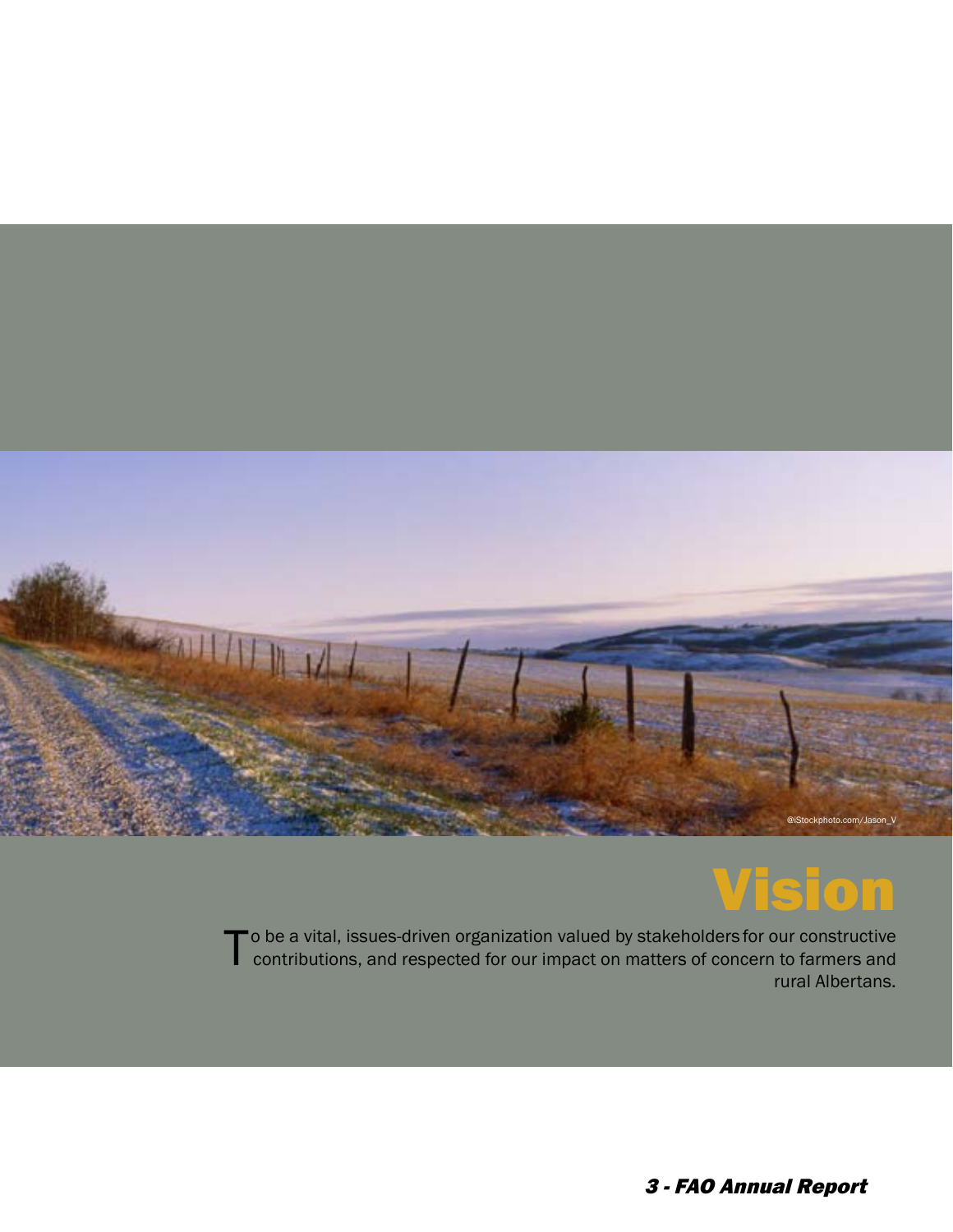# Surface Rights, Land & Energy

## 71 Case Files 1,500+ Inquiries

The FAO is a resource to rural Albertans who are negotiating with energy companies. We are able to provide information on legislation and policy, and advise on your rights, responsibilities, negotiations and requests for compensation. In 2014-15, our Surface Rights, Land, and Energy Specialist, Carol Goodfellow, received hundreds of inquiries and opened 71 case files where mediation, negotiation or information exchange were required.

The FAO tracks the common issues raised by landowners. During the 2014-15 year, these are some of the key concerns we heard:

#### Section 36 of the Surface Rights Act

We have seen an increase in the number of calls regarding bankrupt companies not making their annual rental payments. In one case, the Surface Rights Board determined that annual rentals could not be recouped under section 36 due to creditor

protection under the Bankruptcy Insolvency Act and Companies Creditor Arrangement Act. Another concern is that costs are no longer awarded for section 36 applications.

#### Limitations on Future Development

Since pipelines can be left in the ground at the end of their life, limitations on future development are imposed on landowners. Many landowners are interested in receiving annual compensation for pipelines or having the lines removed.

#### **Consultation**

Landowners would like to have greater consultation in the law, policy, and procedures that affect their investment. They are wary of having Synergy groups as the sole representative of landowner interests, as the groups are funded by industry, Alberta Energy, and the Alberta Energy Regulator.

#### Reclamation

Since reclaiming a well is more costly than paying annual rental payments, many companies opt to abandon their wells rather than formally reclaim them. There is an increasing number of abandoned wells and no legislative trigger for reclamation.

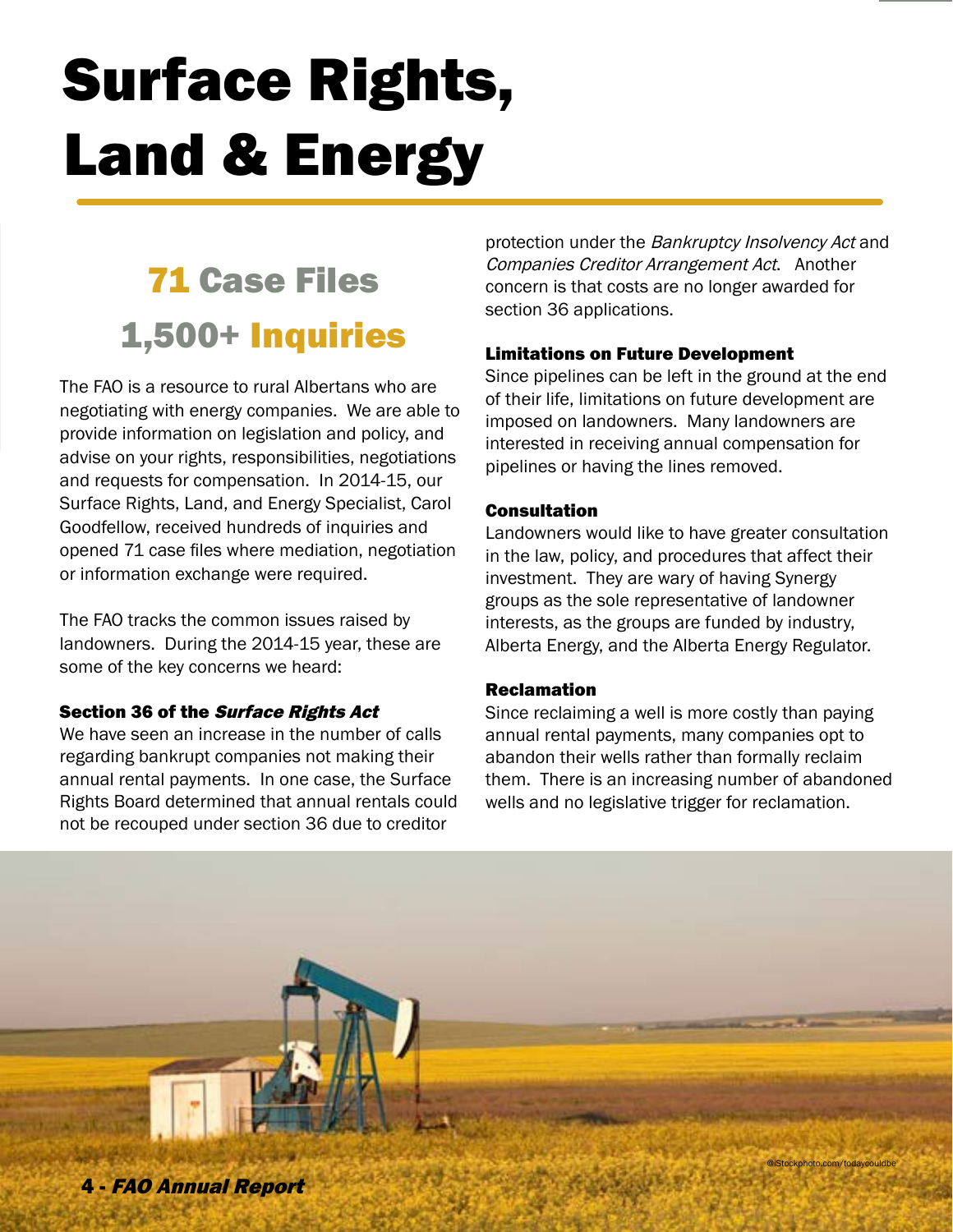## 150 Case Files 525+ Inquiries Rural Disputes



Rural Disputes encompasses a broad range of issues and parties, including landowners, businesses, and government. FAO staff may get involved in rural disputes in a variety of different capacities. Some situations only require research and information procurement, while others demand more direct intervention through site visits, meetings, informal facilitation, and process advocacy.

In 2014-15, staff at the FAO assisted with hundreds of inquiries, opening case files for 150 rural disputes. These files are addressed by Peter Dobbie, Janet Patriquin, or Jeana Les.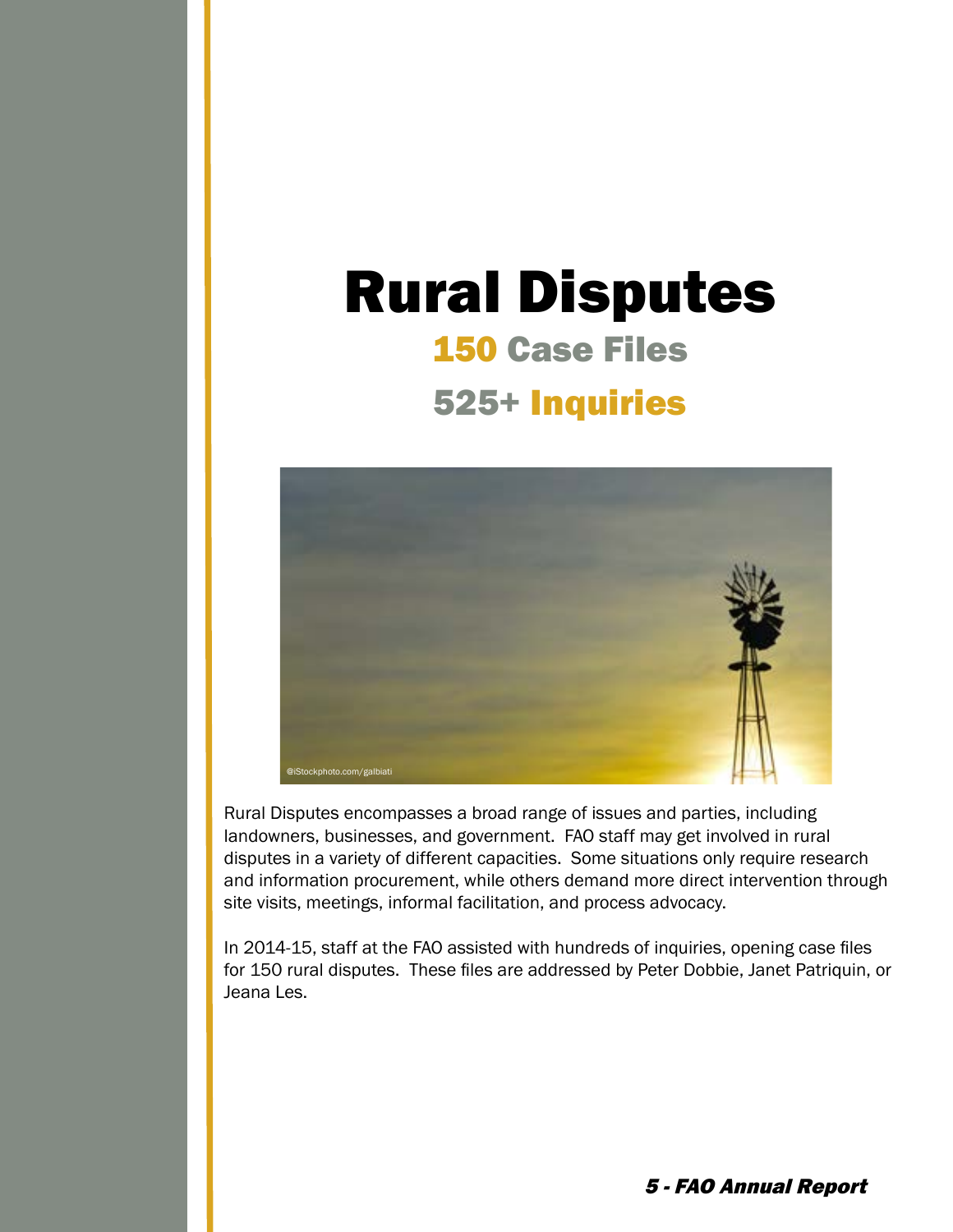

### Complaints under Part 1 (Nuisance) of the Agricultural Operation Practices Act

Under Part 1 of the Agricultural Operation Practices Act (AOPA), an appointed panel can review complaints related to agricultural odour, dust, noise, and smoke. The panel will review the complaint and assess whether or not the farmer's practice is a Generally Accepted Farming Practice.

In 2014, the Practice Review Panel was disbanded. In the future, appeal panels for AOPA will be appointed from a ministry-wide roster on a case-by-case basis. No AOPA complaints were received in 2014-15.

#### Well Water Restoration and Replacement Program

The Well Water Restoration and Replacement Program (WWRRP) is an initiative managed by the FAO and supported by levies paid by industry to the Alberta Energy Regulator. Landowners who suspect their water well to be damaged by industry activities but have been unable to negotiate a settlement with the company may apply to the FAO for compensation. In 2014-15, the FAO received 5 WWRRP applications. The reviews are pending the establishment of the agricultural review panel roster.



©iStockphoto.com/littleclie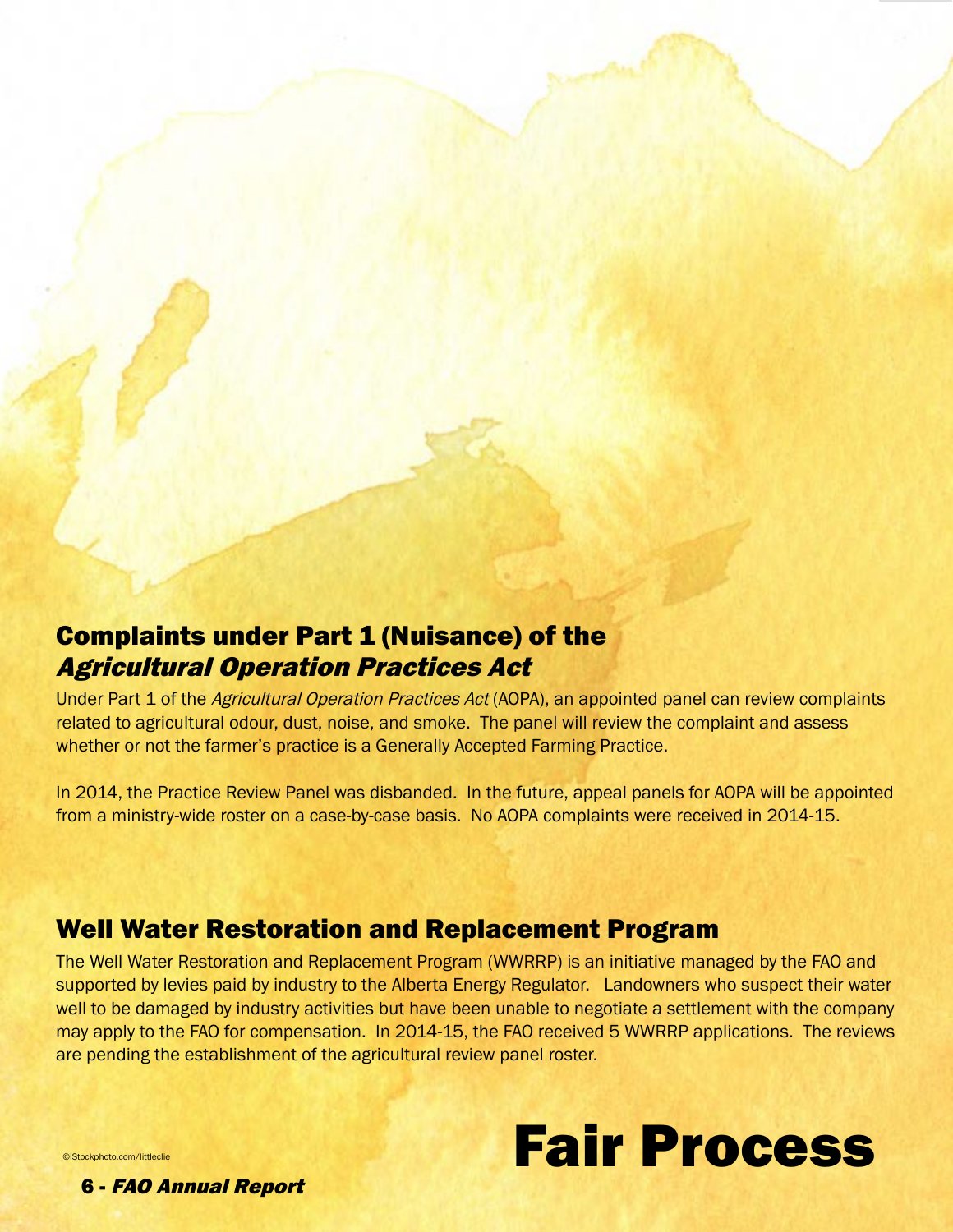# Agricultural Financial Services Reviews & Appeals

The FAO is responsible for coordinating Appeal and Review Committees in regards to the Agricultural Financial Services Corporation's (AFSC) Agri-Stability and Agri-Insurance programs. Brenda Tangen, Appeals and Reviews Coordinator, manages this program and ensures the expediency of the process.

Under the Agri-Stability program, a producer may receive disaster relief assistance if they have experienced margin declines of more than 30%. Similarly, Agri-Insurance helps stabilize a producer's income by minimizing the financial impacts of crop production losses caused by natural hazards.

Producers may dispute decisions made by AFSC on their Agri-Stability or Agri-Insurance claim. In 2014-15, there were 4 applications for Agri-Insurance appeals, one of which was resolved without a hearing.

#### Wildlife Cost Assessment Reviews

Under the Forest and Prairie Protection Act, an individual may receive an invoice from Alberta Environment and Parks to help cover the costs of fire suppression. On request, the Wildfire Cost Assessment Committee can review invoices to evaluate an individual's ability to pay. No assessment requests were received in 2014-15.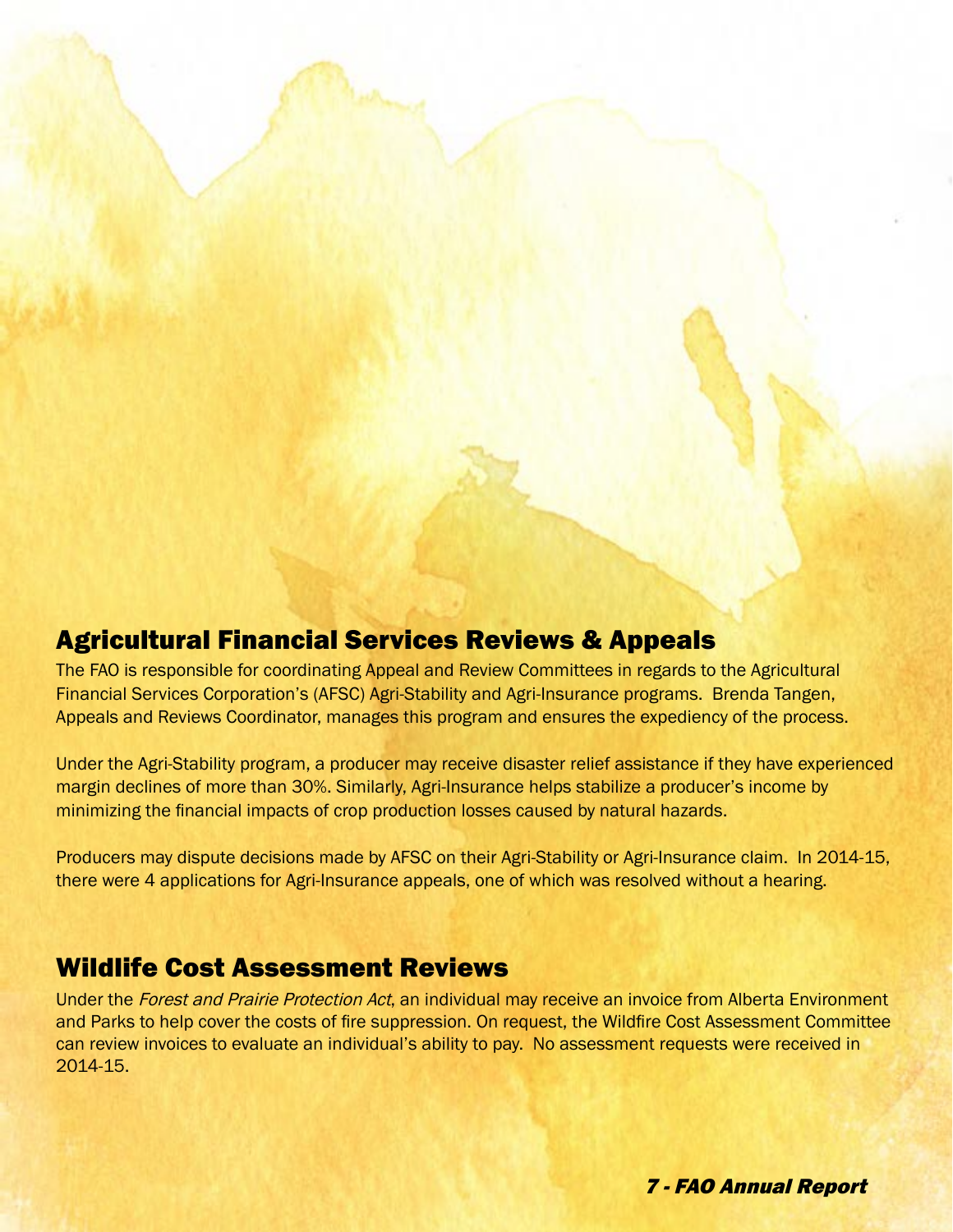

## **Farm Implement Board Hearings**

#### Farm Implement Complaints

Inquiries received relating to farm implements are managed by the FAO staff. If further investigation is required, the file will be assigned to an inspector. In 2014-15, the Farm Implement Inspector role was collaboratively managed by Cal Vance and Bernie Yakimyshyn. Client calls were divided between Vance and Yakimyshyn based on location.

#### Farm Implement Board

The Farm Implement Board operates under the Farm Implement and Dealerships Act. The Board brings together representatives from government, industry, and producers to review issues related to farm implements. Using the wisdom, experience, and mediation skills of the Farm Implement Inspectors, the FAO strives to minimize the number of cases that must be heard by the Board to help minimize costs and ensure expediency. In 2014-15, 3 files were forwarded to the Farm Implement Board for a hearing. FAO staff Brenda Tangen coordinates all appeals heard under the Act.

#### Licensing

Under the Farm Implement and Dealerships Act, dealers and distributors selling farm implements in Alberta must obtain a licence. The FAO manages licensing under the Act. In 2014-15, the FAO issued 393 licences to dealers in Alberta and 121 licences to distributors that conduct business within Alberta and beyond our borders. Licensees must pay \$50 for the licence as well as a \$500 levy annually. The levy is decreased to \$250 for dealers and distributors who pay by a specified date.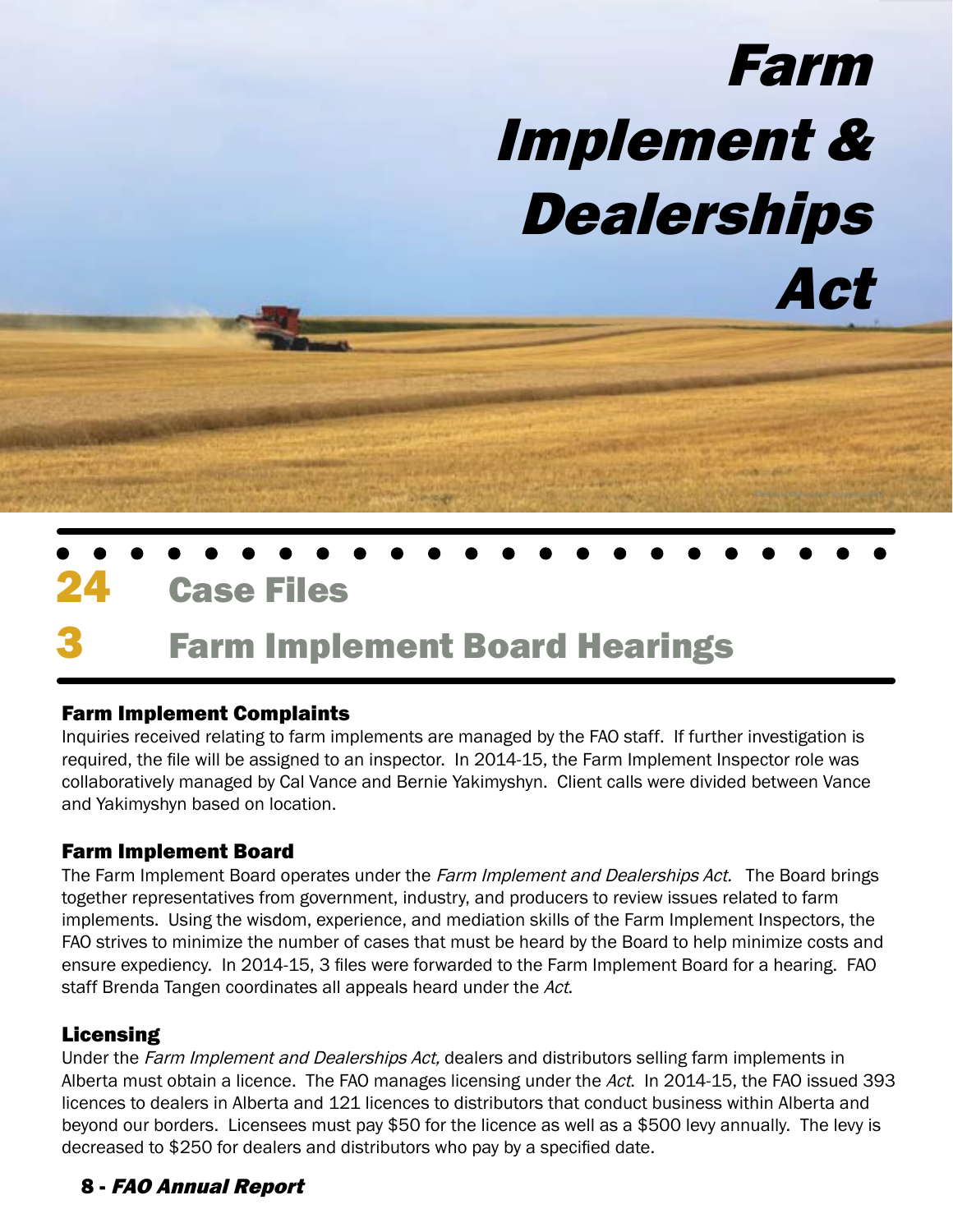#### 2014 Amendments to the Act

An informal review of the Farm Implement Act and Farm Implement Dealerships Act was completed by the FAO and Agriculture and Forestry staff in 2014. The review was intended to provide greater clarity, address policy gaps, and bring Alberta's Act into alignment with equivalent legislation from other provinces.

The statute combining the Farm Implement Act and the Farm Implement Dealerships Act received Royal Assent on December 17, 2014, creating the *Farm Implement and Dealerships Act*. The FAO released one information sheet for dealers and distributors, and another specifically for consumers. The new legislation will come into force once regulations have been created. Important legislative amendments included:

#### Public Auction

Several amendments were made to provide clarity around the sale of farm implements by dealers or distributors at public auction. Farm implements sold by dealers or distributors at public auctions are not covered by the provisions in the Act.

#### Publishing Notices of Failure to Perform

To help ensure consumer protection, the Minister can now publish the date, Vehicle Identification Number, and make and model for all farm implements for which a Notice of Failure to Perform is received.

#### Responsibility for Costs and Substitute Farm Implements

Sales agreements between dealers and buyers must explicitly state who (the dealer or the distributor) is responsible for the costs and provision of a substitute farm implement in the event that a purchased farm implement needs repairs.

#### Demonstrator Implements

The Act provides a definition for "distributor-approved demonstrator implement." Any demonstrator implements matching this definition are considered "unused" and are protected by the Act.

#### Distributor's Obligations Upon Termination of Dealership Agreement

As in the past, when the agreement between the distributor and a dealer is terminated, the distributor is required to repurchase unused farm implements and other related resources obtained from or required by the distributor. The new Farm Implement and Dealership Act includes several amendments that serve to better protect dealers and align the Act with similar legislation from other provinces.

#### Increased Fine for Non-Compliance

The maximum penalty for non-compliance with the Act or regulations has been increased from \$50,000 to \$100,000.

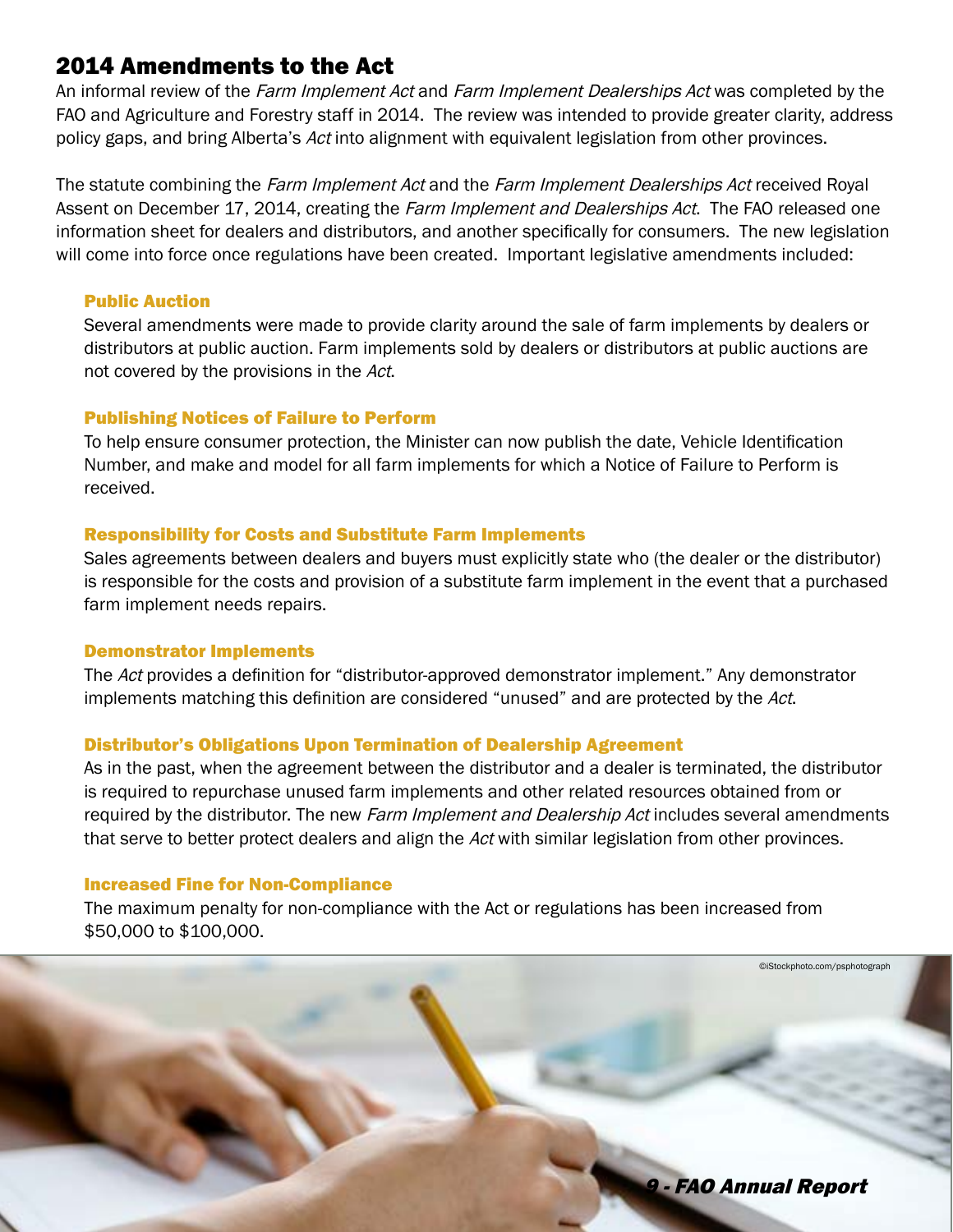

# Communications

Staff at the FAO receive thousands of phone calls each year on their cell phones and direct lines. Client calls are also received through the Ag Info Centre at 310-FARM (3276). In 2014-15, 736 calls made to the Ag Info Centre were forwarded to the FAO. Approximately half of these calls related to surface rights, land, and energy issues.

Tradeshows continue to be a excellent method for connecting with farmers and ranchers. It was great to meet with rural Albertans at the Farm and Ranch Show, Smoky Lake Applied Research and Demonstration Association Show, and the Association of Alberta Agricultural Societies Show in 2014-15. There has also been great face-to-face contact at county meetings, Synergy groups, surface rights groups, and local committees.

We are continuously working to cater our communications methods to reflect the varied communication styles of rural Albertans. We still use the mail and our fax machine regularly, but we are also working with new technologies to ensure all parts of our demographic are reached.

We are continuously updating our website at www.farmersadvocate.gov.ab.ca. Through the website we are able to provide Albertan landowners access to useful, relevant, and user-friendly resources 24/7. The website has a Home Page and four sub-pages pages: Home, Advocacy, Farm Implement and Dealerships Act, Fair Process, and Surface Rights, Land, and Energy. The Home page received 5,077 hits in 2014-15. While this represented a slight decrease compared to 2013-14, the number of visits to the sub-pages has substantially increased. The most popular sub-page was the Surface Rights, Land, and Energy page. We anticipate the number of website hits will continue to rise in 2015-16.

In November 2014, the FAO obtained Facebook and Twitter accounts. Each month we release approximately 2 Tweets. In five months we have gained 68 followers and had a total of 227 page views. Our Facebook following is about 50 people so far.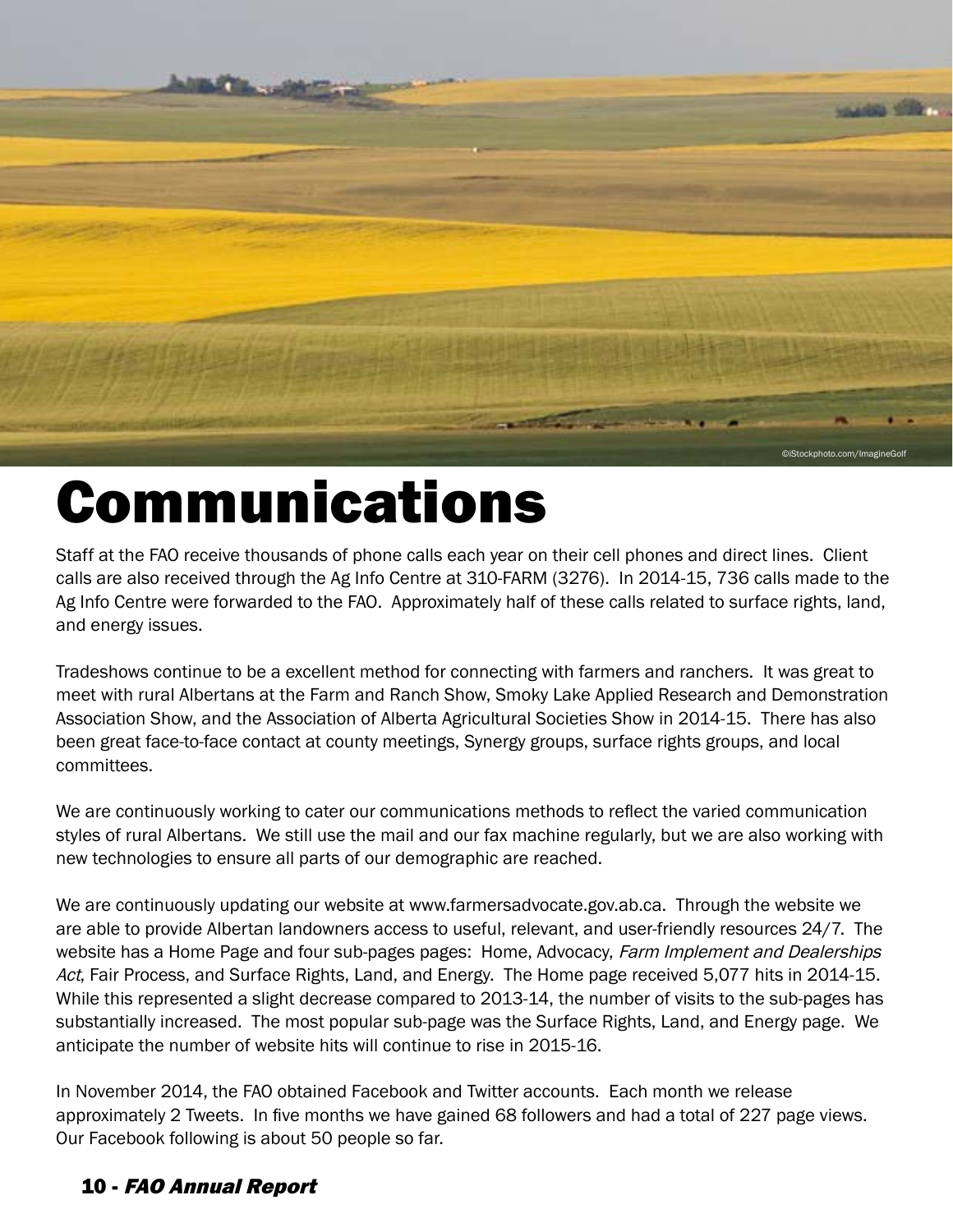### Appendix Farm Implement Compensation Fund

39(1)

The Farm Implement Compensation Fund consists of the money received by the Board from levies, assessments and penalties in accordance with this Act.

> 42(1) The Board must prepare a report after each fiscal year on its activities and the activities of the Fund and submit the report to the Minister.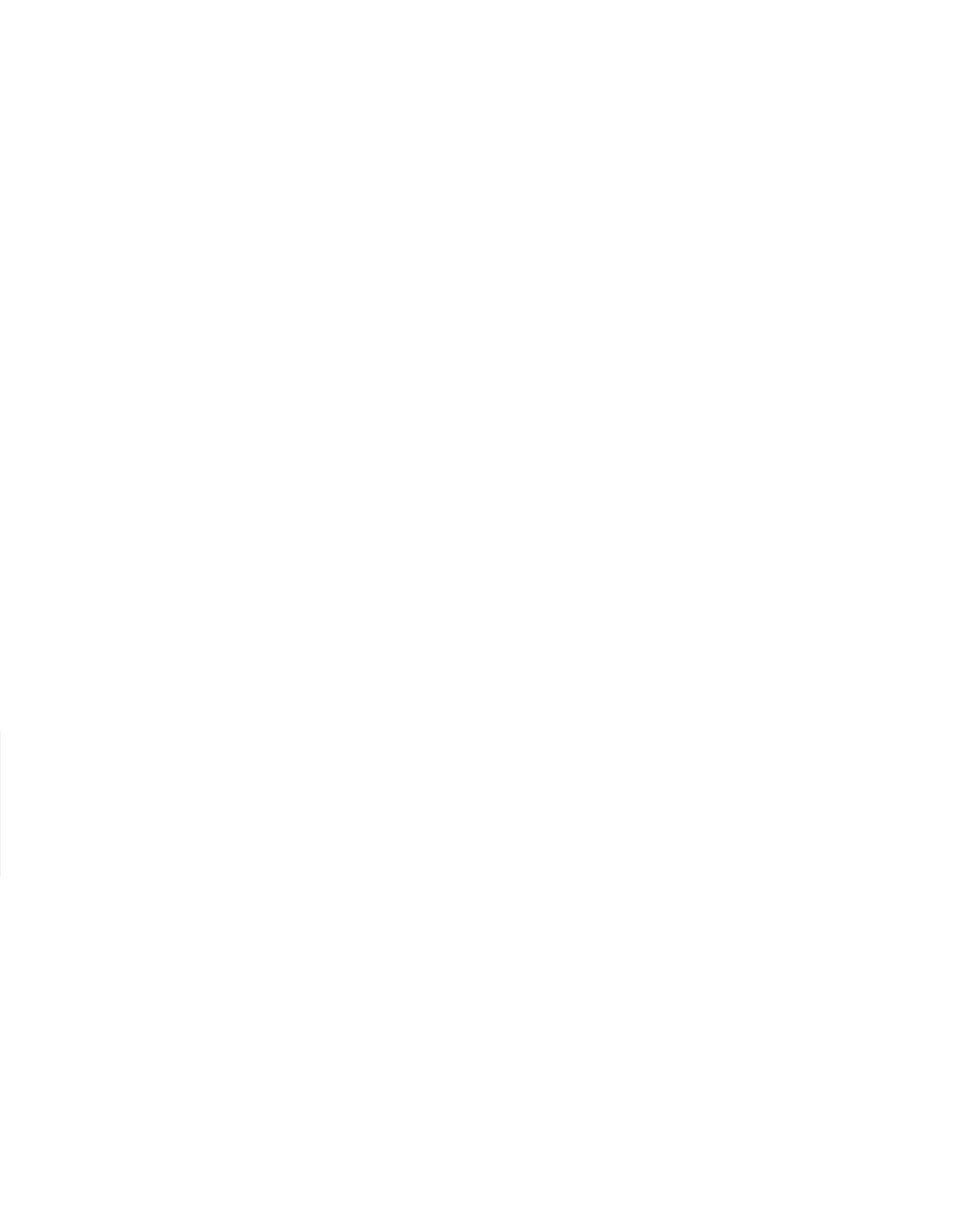#### FARM IMPLEMENT COMPENSATION FUND

#### **FINANCIAL STATEMENTS**

March 31, 2015



200, 8925 - 82 AVENUE EDMONTON, ALBERTA T6C 0Z2 TEL (780) 468-1667 FAX (780) 468-2565 1-800-668-6013 E-MAIL: info@bergeron-cga.com

ST. PAUL, ALBERTA TEL. (780) 645-5393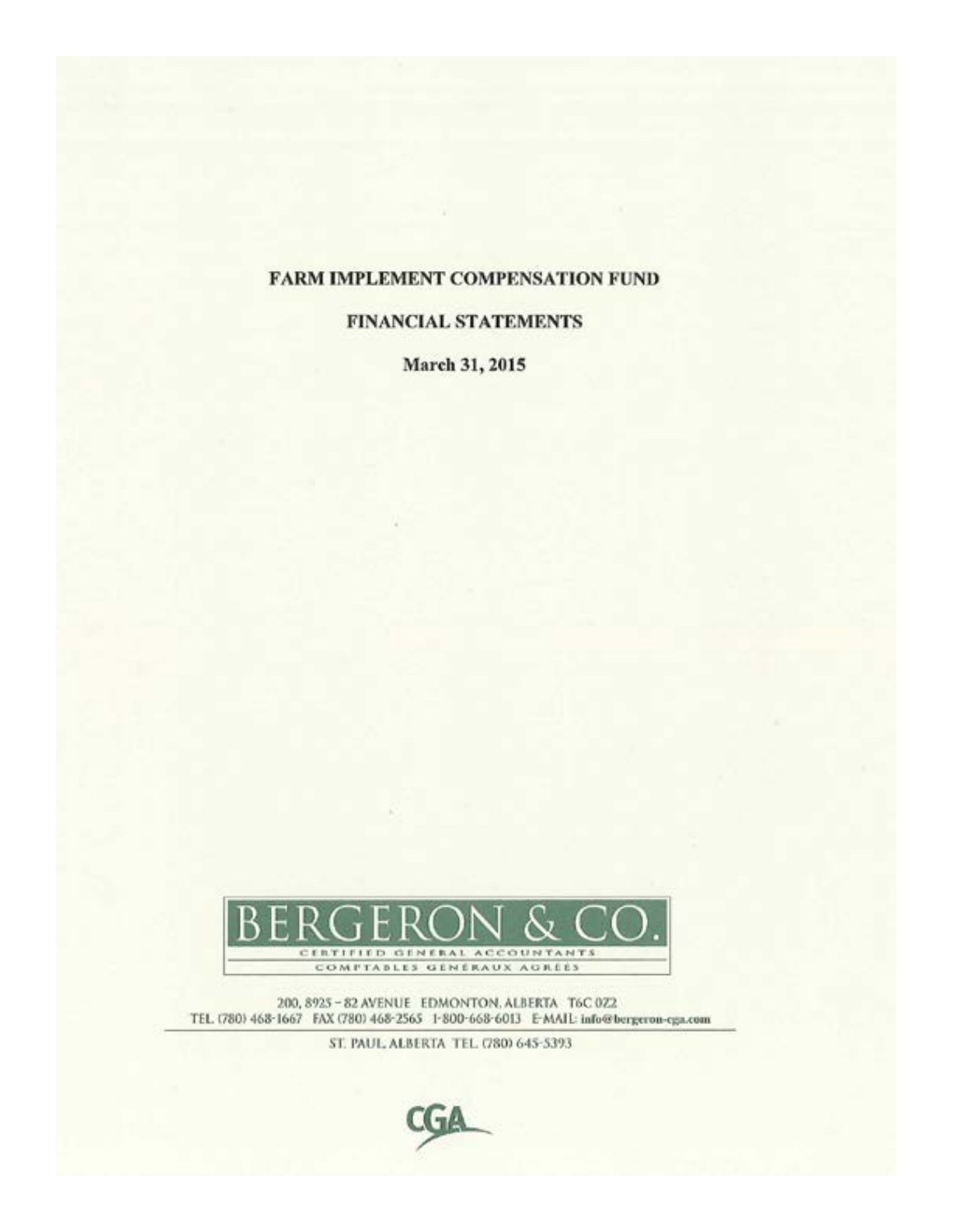#### FARM IMPLEMENT COMPENSATION FUND

#### **FINANCIAL STATEMENTS**

#### **March 31, 2015**

#### **INDEX**

|                                        | Lanc    |
|----------------------------------------|---------|
| Independent Auditor's Report           |         |
| <b>Statement of Operations</b>         | 2       |
| Statement of Changes in Net Assets     | 3       |
| <b>Statement of Financial Position</b> | 4       |
| <b>Cash Flow Statement</b>             | 5       |
| Notes to Financial Statements          | $6 - 7$ |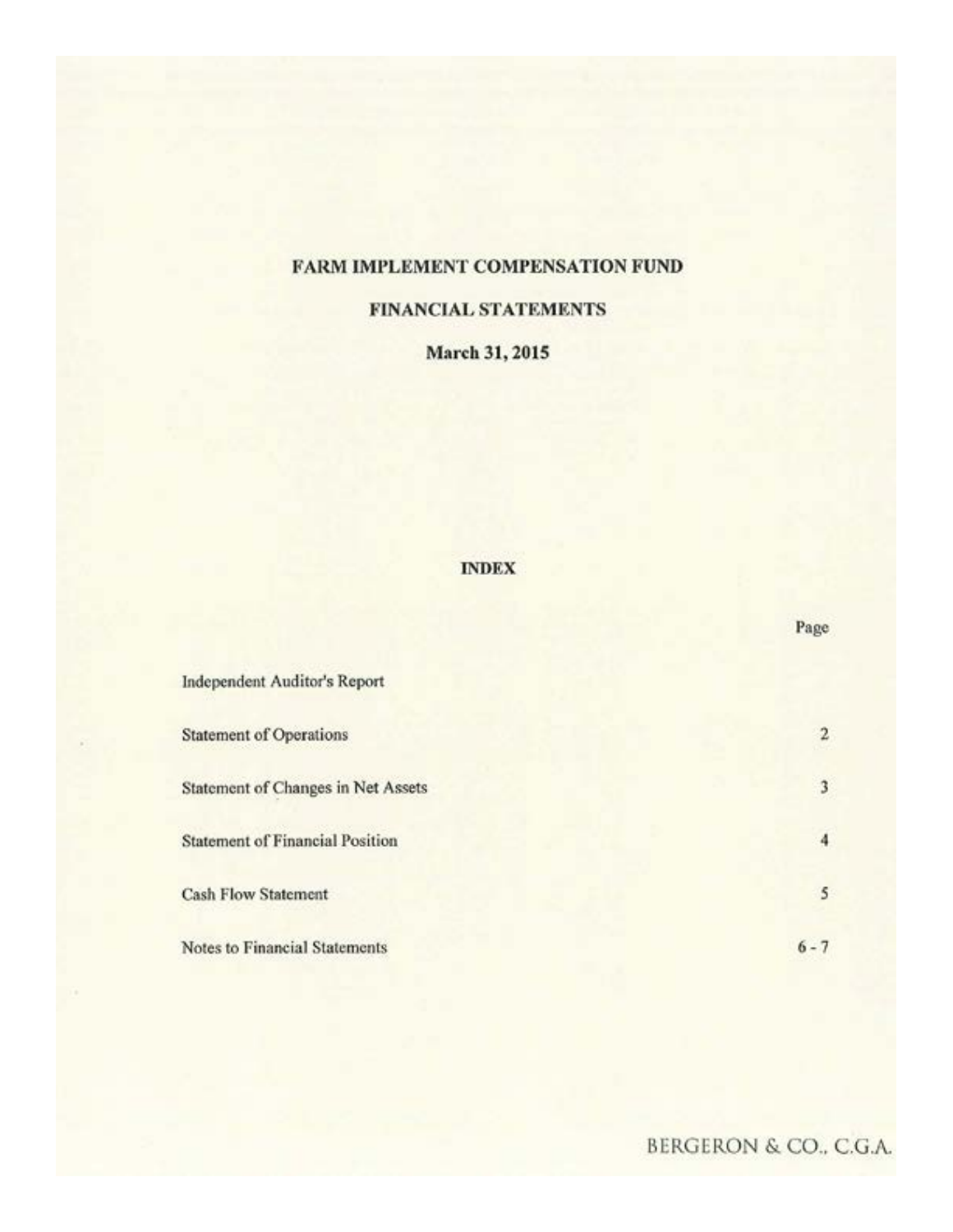#### FARM IMPLEMENT COMPENSATION FUND STATEMENT OF OPERATIONS For the year ended March 31, 2015

|                                                                | 2015                    | 2014                   |
|----------------------------------------------------------------|-------------------------|------------------------|
| <b>REVENUE</b><br>Farm Implement Fund Levies<br>Interest       | 137,995<br>s<br>21,526  | 137,500<br>s<br>19,677 |
|                                                                | 159,521                 | 157,177                |
| <b>EXPENSES</b><br>Compensation awarded<br><b>Bank</b> charges | 15,615<br>316<br>15,931 | 546<br>546             |
| <b>EXCESS OF REVENUE OVER EXPENSES</b>                         | 143,590                 | 156,631                |

See accompanying Notes to Financial Statements

BERGERON & CO<sup>2</sup>; C.G.A.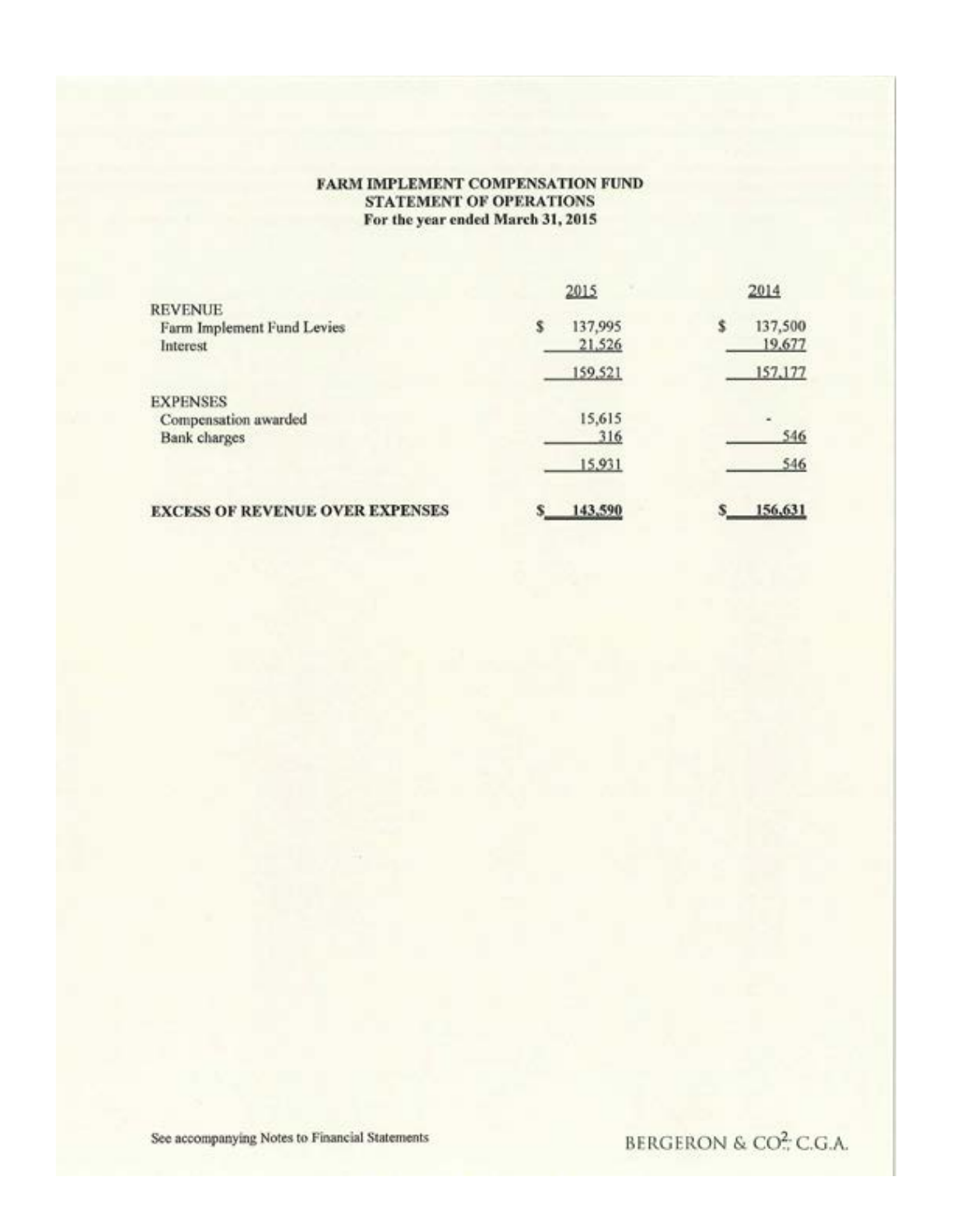#### FARM IMPLEMENT COMPENSATION FUND **STATEMENT OF OPERATIONS** For the year ended March 31, 2015

|                                                          | 2015                   | 2014              |
|----------------------------------------------------------|------------------------|-------------------|
| <b>REVENUE</b><br>Farm Implement Fund Levies<br>Interest | 137,995<br>s<br>21,526 | 137,500<br>19,677 |
|                                                          | 159,521                | 157,177           |
| <b>EXPENSES</b>                                          |                        |                   |
| Compensation awarded                                     | 15,615                 |                   |
| <b>Bank</b> charges                                      | 316                    | 546               |
|                                                          | 15,931                 | 546               |
| <b>EXCESS OF REVENUE OVER EXPENSES</b>                   | 143,590                | 156,631           |

BERGERON & CO<sup>2</sup>; C.G.A.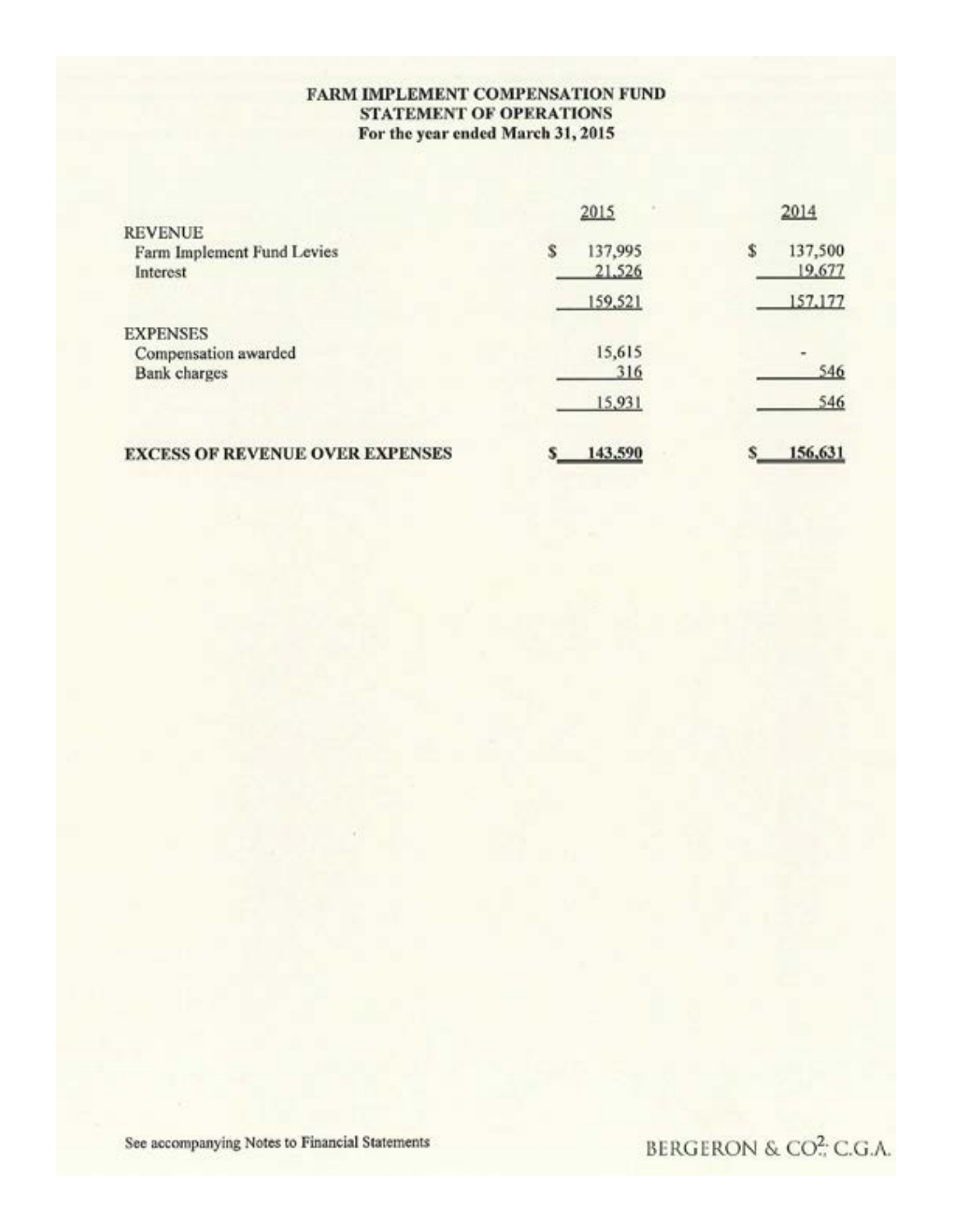FARM IMPLEMENT COMPENSATION FUND STATEMENT OF CHANGES IN NET ASSETS For the year ended March 31, 2015

> Balance, beginning of year NET ASSETS

Excess of revenues over expenses

Balance, end of year

|          |           | 1.761.4   | 1,761,414      |
|----------|-----------|-----------|----------------|
|          |           |           |                |
| 1,761,41 | 143.59    | 1.905.00  | 1.905.00       |
| 1,761,41 | 143.59    | ,905.00   | $5 - 1.905.00$ |
|          | 1,604,783 | $-156.63$ |                |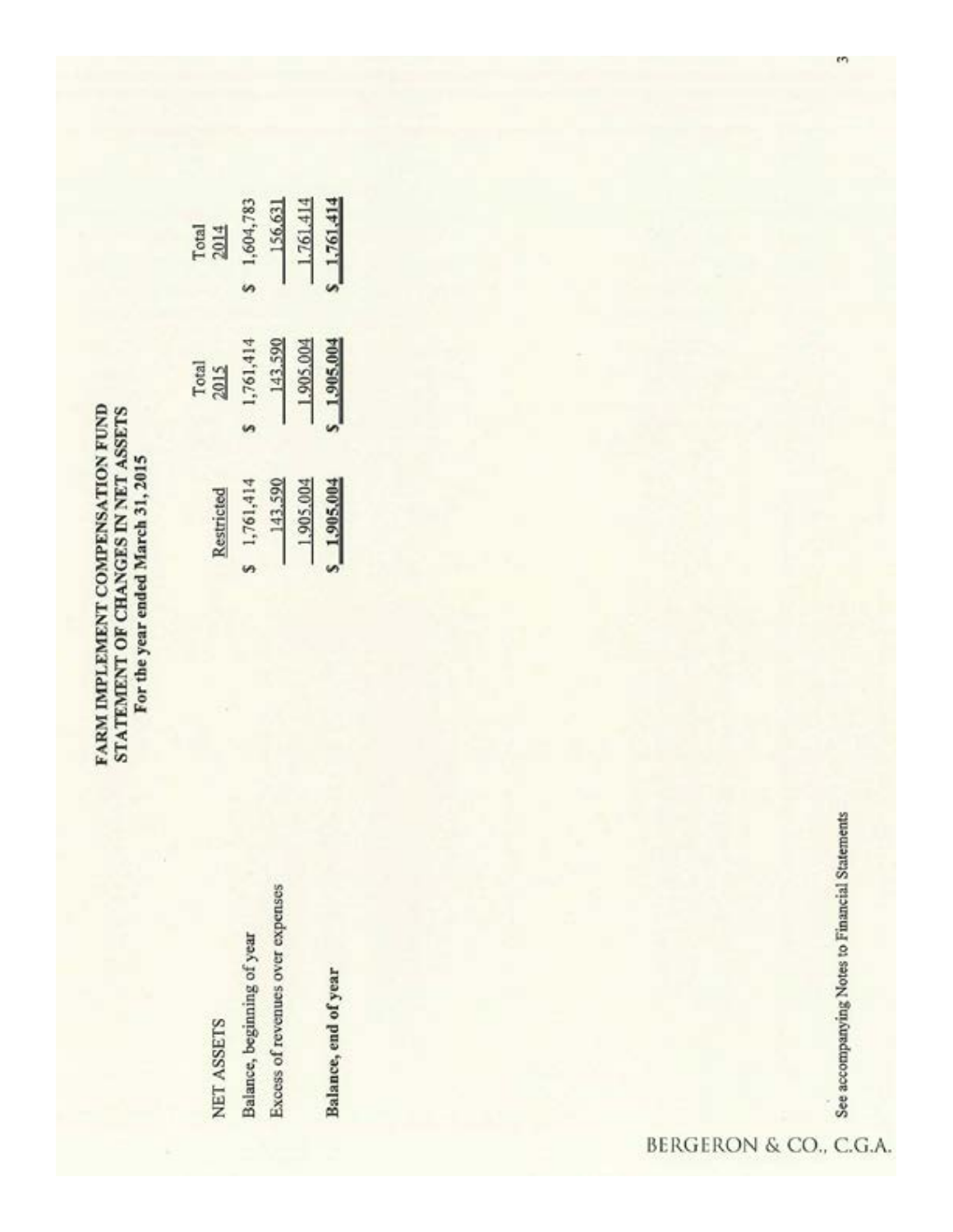#### FARM IMPLEMENT COMPENSATION FUND STATEMENT OF FINANCIAL POSITION March 31, 2015

#### **ASSETS**

|                                                  |                    | 2015        | 2014          |
|--------------------------------------------------|--------------------|-------------|---------------|
| <b>CURRENT</b><br>Cash (Note 3)                  |                    | \$1,905,004 | \$1,761,414   |
| <b>TOTAL ASSETS</b>                              |                    | \$1,905,004 | \$1,761,414   |
| <b>CURRENT</b>                                   | <b>LIABILITIES</b> |             |               |
| Restricted net assets<br>Unrestricted net assets | <b>NET ASSETS</b>  | 1,905,004   | 1,761,414     |
| <b>TOTAL NET ASSETS</b>                          |                    | 1,905,004   | 1,761,414     |
| <b>TOTAL LIABILITIES &amp; NET ASSETS</b>        |                    | \$1,905,004 | $S$ 1.761,414 |
| Approved by the Directors:                       |                    |             |               |

ABonulle Director

amlurray Director

BERGERON & CO., C.G.A.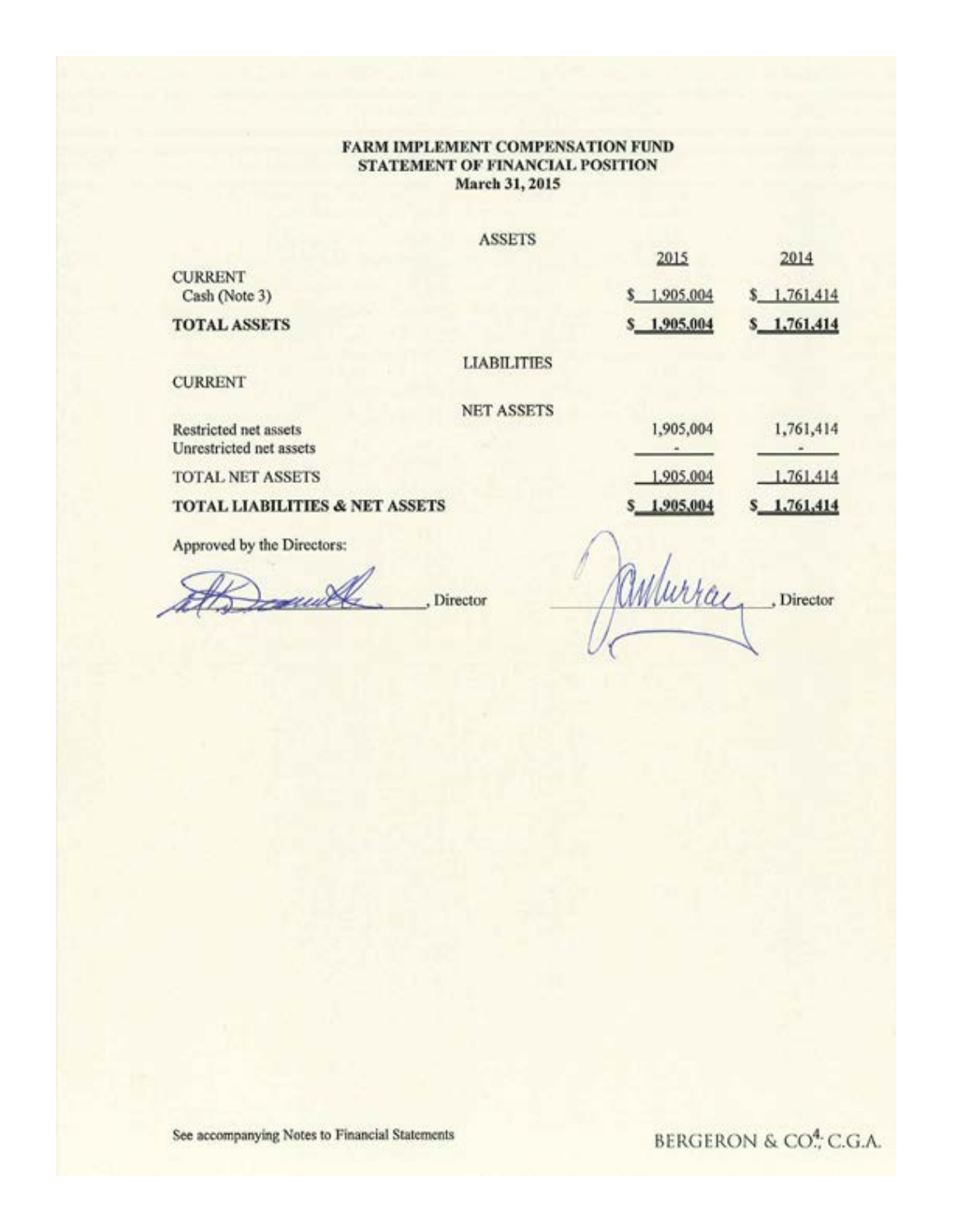#### FARM IMPLEMENT COMPENSATION FUND **CASH FLOW STATEMENT** For the year ended March 31, 2015

|                                                                                       | 2015                 | 2014                 |
|---------------------------------------------------------------------------------------|----------------------|----------------------|
| OPERATING ACTIVITIES<br>Excess of revenue over expenses                               | 143,590              | 156,631              |
| INCREASE IN CASH AND CASH EQUIVALENTS<br>CASH AND CASH EQUIVALENTS, beginning of year | 143,590<br>1,761,414 | 156,631<br>1,604,783 |
| CASH AND CASH EQUIVALENTS, end of year                                                | 1,905,004            | \$1,761,414          |

See accompanying Notes to Financial Statements

BERGERON & CO., C.G.A.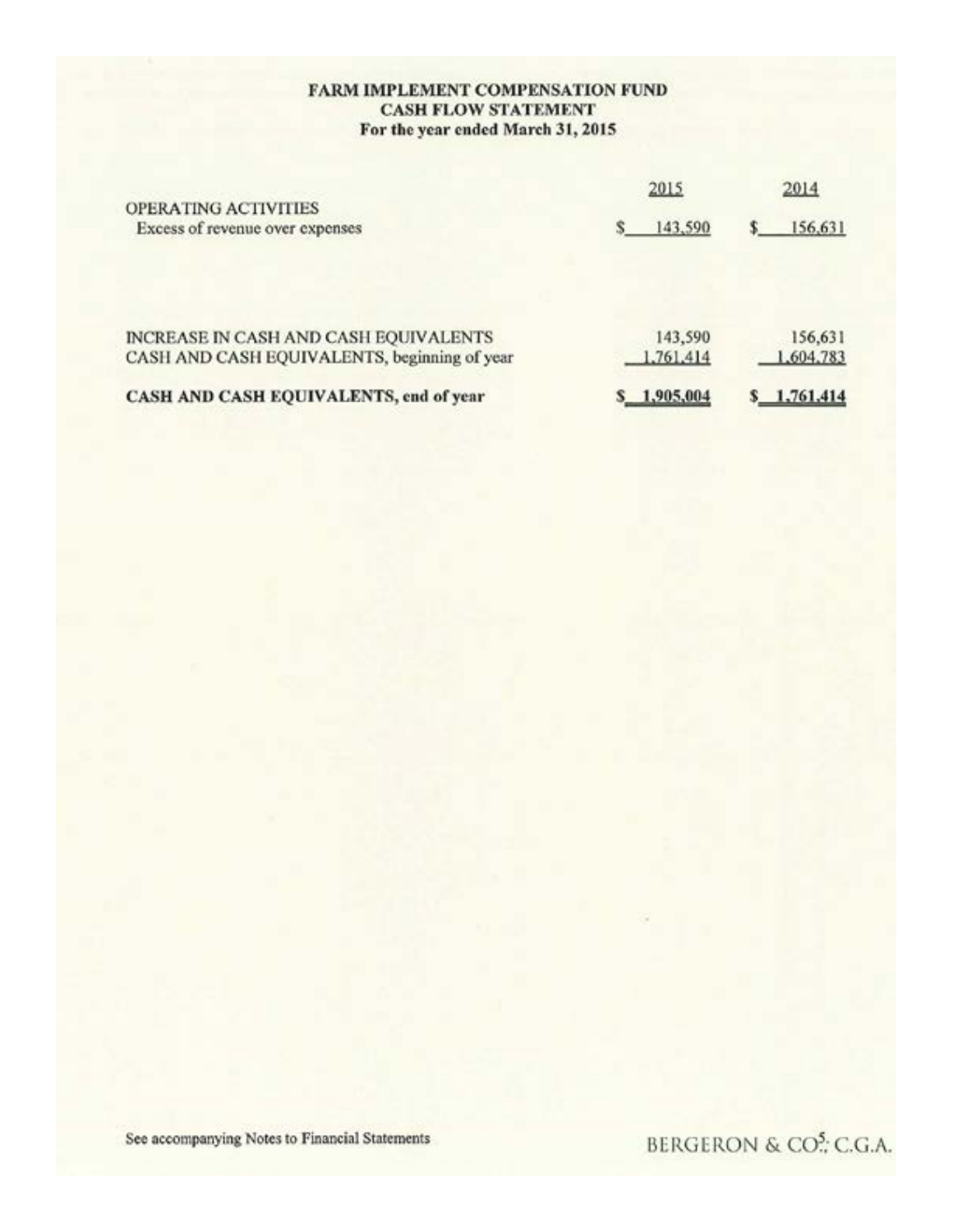#### **FARM IMPLEMENT COMPENSATION FUND NOTES TO FINANCIAL STATEMENTS** March 31, 2015

#### PURPOSE OF THE NOT-FOR-PROFIT ORGANIZATION

The Farm Implement Compensation Fund (the Fund) consists of money received by the Farm Implement Board (the Board) from levies, assessments and penalities in accordance with the Farm Implement Act. This fund is maintained by the Board and its financial results are reported annually through an audit process. Every year the Board sets the levy that Alberta dealers and distributors pay to the Fund. In additon to the levy, the Board may order an additional assessment on applicants who did not hold a licence in the previous year and on licencees with respect to whom the Board awarded compensation from the Fund. The Board and the Fund are both exempt from income tax.

#### **ACCOUNTING POLICIES** 2.

These financial statements were prepared in accordance with Canadian accounting standards for not-for-profit organizations (ASNPO) and include the following significant accounting policies:

#### **Revenue recognition**

a) The revenues of the Fund consists of levies, assessments, penalties, and interest. Levies, assessments, and penalties are recorded as income when they are received. Levies received that are for the following calendar year are not deferred.

Interest is recorded as revenue when it is received.

#### Management's use of estimates

- b) When preparing financial statements according to ASNPO, the Fund makes estimates and assumptions relating to:
	- Reported amounts of revenue and expenses;
	- Reported amounts of assets and liabilities; and
	- Disclosure of contingent assets and liabilities

Management's assumptions are based on a number of factors, including historical experience, current events and actions that the Board may undertake in the future, and other assumptions that we believe are reasonable under the circumstances. Actual results could differ from those estimates under different conditions and assumptions.

#### Cash and cash equivalents

c) Cash is comprised of amounts on deposit at financial institutions.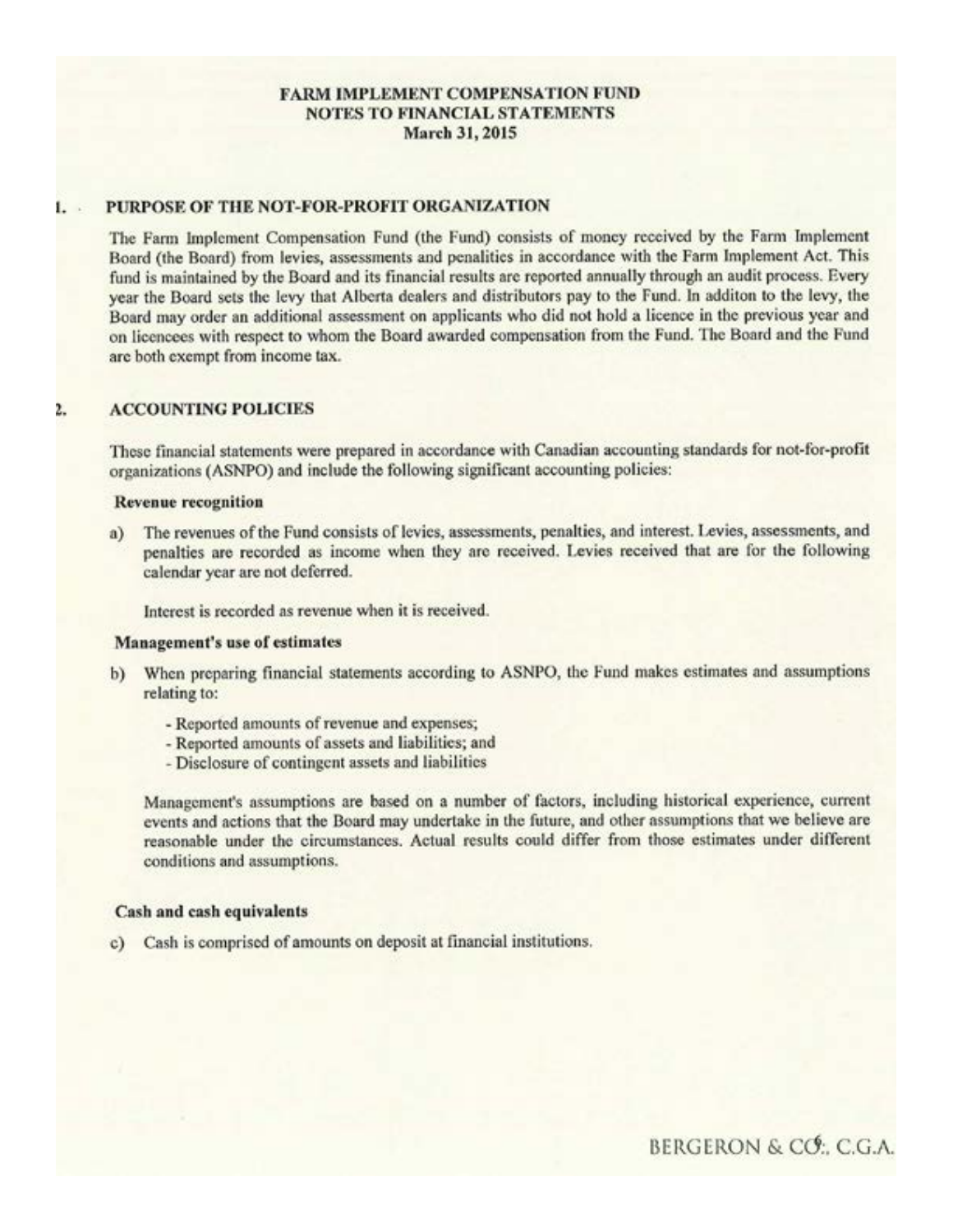#### **FARM IMPLEMENT COMPENSATION FUND** NOTES TO FINANCIAL STATEMENTS **March 31, 2015**

#### FINANCIAL INSTRUMENTS \$,

The organization is exposed to various risks through its financial instruments. The following describes the exposures to those risks, how they arise, any changes in risk exposures from the previous period, and any concentrations of risk.

#### Credit risk:

Credit risks arise from one sources: cash, which is deposited with reputable, major financial institutions to limit the credit risk exposure.

BERGERON & CO. C.G.A.